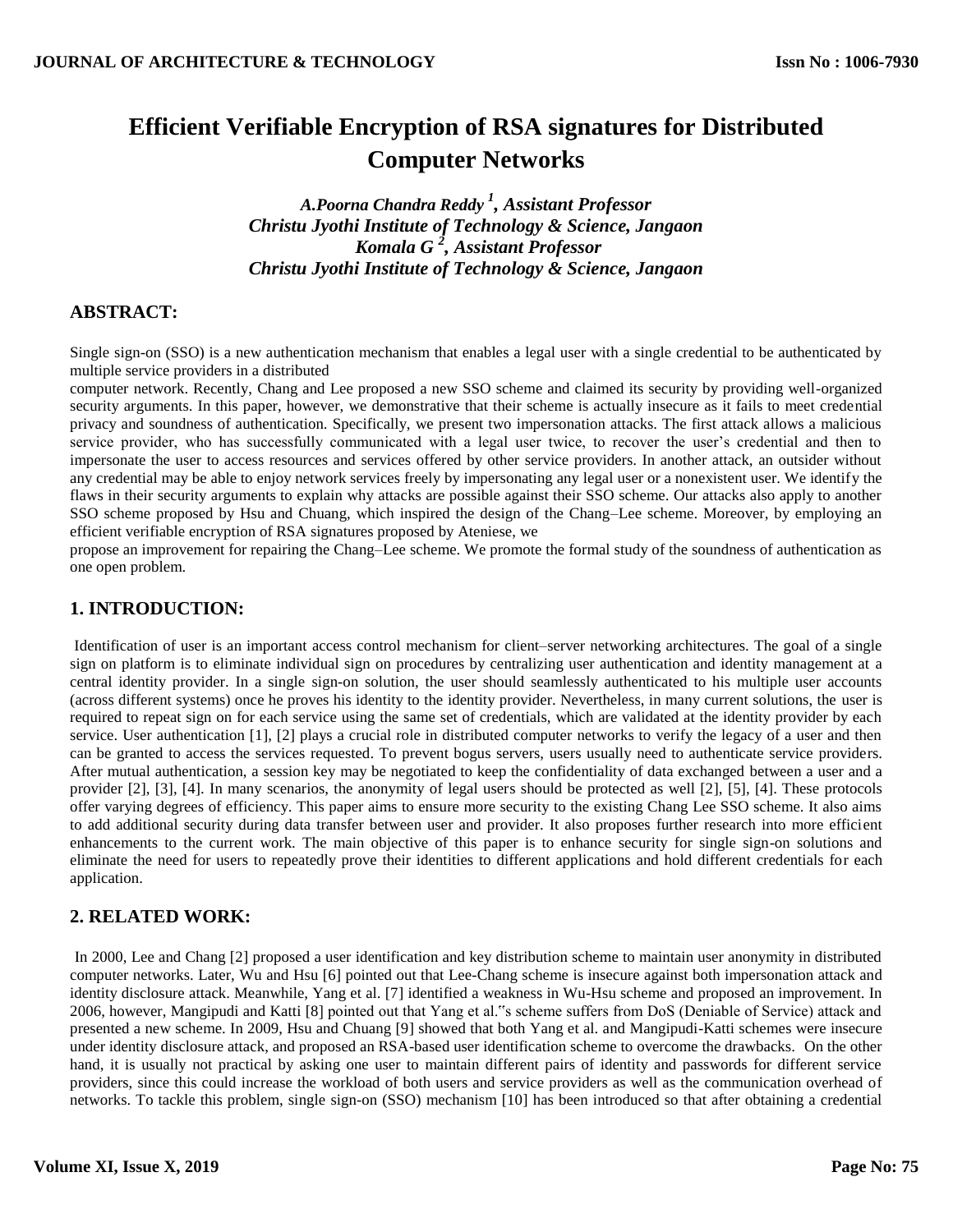### **JOURNAL OF ARCHITECTURE & TECHNOLOGY**

from a trusted authority, each legal user can use this single credential to authenticate itself and then access multiple service providers. Intuitively, an SSO scheme should meet at least two basic security requirements, i.e., soundness and credential privacy. Soundness means that an unregistered user without a credential should not be able to access the services offered by service providers. Credential privacy guarantees that colluded dishonest service providers should not be able to fully recover a user"s credential and then impersonate the user to log in other service providers. In [11], Han et al. proposed a generic SSO construction which relies on broadcast encryption plus zero knowledge (ZK) proof showing that the prover knows the corresponding private key of a given public key. So, implicitly each user is assumed to have been issued a public key in a public key infrastructure (PKI). In the setting of RSA cryptosystem, such a ZK proof is very inefficient due to the complexity of interactive communications between the prover (a user) and the verifier (a service provider). Therefore, compared with Han et al."s generic scheme, Chang-Lee scheme has several attracting features: less underlying primitives without using broadcast encryption, high efficiency without resort to ZK proof, and no requirement of PKI for users.

### **3. PROBLEM STATEMENT:**

#### **3.1: EXISTING SYSTEM**

On the other hand, it is usually not practical by asking one user to maintain different pairs of identity and passwords for different service providers since this could increase the workload of both users and service providers as well as the communication overhead of networks. To tackle this problem, single sign-on (SSO) mechanism has been introduced so that after obtaining a credential from a trusted authority each legal user can use this single credential to authenticate itself and then access multiple service providers. Instinctively an SSO scheme should meet at least two basic security requirements Ex: soundness and credential privacy. In Soundness means that an unregistered user without a credential should not be able to access the services offered by service providers and Credential privacy guarantees that colluded dishonest service providers should not be able to fully recover a user"s credential and then impersonate the user to log in other service providers.

### **DISADVANTAGES:**

- Actually an SSO scheme, has two weaknesses an outsider can forge a valid credential by mounting a credential forging attack since the scheme employed naïve RSA signature without using any hash function to issue a credential for any random identity.
- Their scheme is suitable for mobile devices due to its high efficiency in computation and communication.

#### **3.2: PROPOSED SYSTEM**

The first attack, the "credential recovering attack" compromises the credential privacy in the scheme as a malicious service provider is able to recover the credential of a legal user. This attack based on RSA Techniques. The other attack, an "impersonation attack without credentials(session attack)," demonstrates how an outside attacker may be able to freely make use of resources and services offered by service providers. The attackers can successfully impersonate a legal user without holding a valid credential and thus violate the requirement of soundness for an SSO scheme. In a real life these attacks may put both users and service providers at high risk In fact; this is a traditional as well as prudential way to deal with trustworthiness. we cannot simply assume that beside the trusted authority for all service providers are also trusted.

#### **ADVANTAGES:**

- Users need only one password for access to all applications and systems. Users have immediately have access to all necessary password-protected applications.
- Users don't need to remember multiple passwords. Users don't have to guess passwords, which potentially expose applications to unauthorized users
- The authors claimed to be able to: "prove that and are able to authenticate each other using our protocol." but they provided no argument to show why each party could not be impersonated by an attacker. Second, the authors did discuss informally why their scheme could withstand impersonation attacks.
- The authors did not give details to show how the BAN logic can be used to prove that their scheme guarantees mutual authentication.
- In other words, it means that in an SSO scheme suffering these attacks there are alternatives which enable passing through authentication without credentials.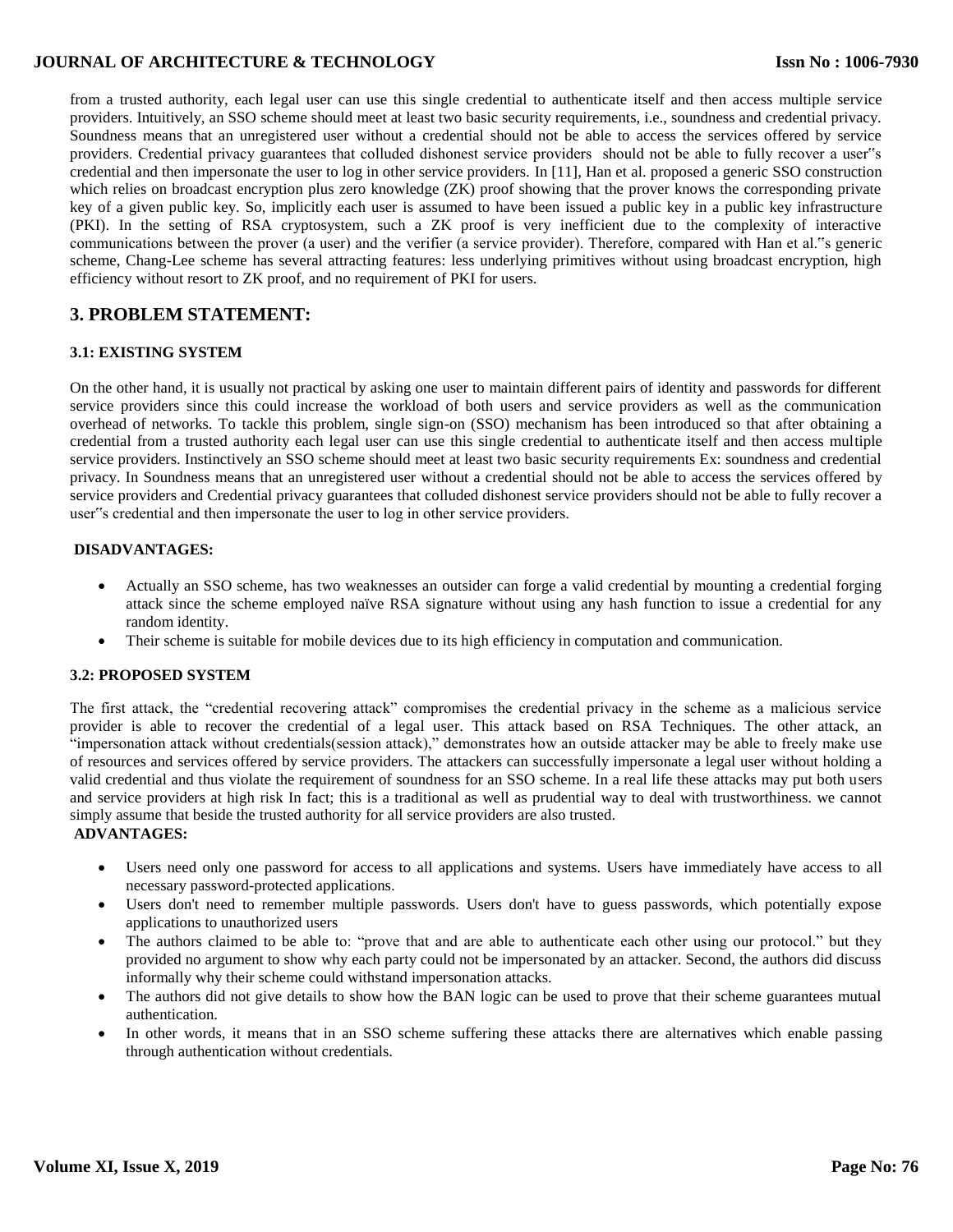## **4. SYSTEM ARCHITECTURE:**



## **5. MODULES**

### **Module Description:**

#### **1.User Identification Phase**

To access the resources of service provider, user needs to go through the authentication protocol specified. Here, and are random integers chosen by and, respectively; and are three random nonces; and denotes a symmetric key encryption scheme which is used to protect the confidentiality of user's identity.

#### **2. Attacks against the Chang–Lee Scheme**

The Chang–Lee scheme is actually not a secure SSO scheme because there are two potential effective and concrete impersonation attacks. The first attack, the "credential recovering attack" compromises the credential privacy in the Chang–Lee scheme as a malicious service provider is able to recover the credential of a legal user. The other attack, an "impersonation attack without credentials," demonstrates how an outside attacker may be able to freely make use of resources and services offered by service providers, since the attacker can successfully impersonate a legal user without holding a valid credential and thus violate the requirement of soundness for an SSO scheme. In real life, these attacks may put both users and service providers at high risk.

### **3. Recovering Attack**

The malicious and then mount the above attack. On the one hand, the Chang–Lee SSO scheme specifies that is the trusted party. So, this implies that service providers are not trusted parties and that they could be malicious. By agreeing with, when they said that "the Wu–Hsu's modified version cold not protect the user's token against a malicious service provider, the work also implicitly agrees that there is the potential for attacks from malicious service providers against SSO schemes. Moreover, if all service providers are assumed to be trusted, to identify him/her user can simply encrypt his/her credential under the RSA public key of service provider. Then, can easily decrypt this cipher text to get 's credential and verify its validity by checking if it is a correct signature issued by . In fact, such a straightforward scheme with strong assumption is much simpler, more efficient and has better security, at least against this type of attack.

#### **4. Non-interactive zero-knowledge (NZK)**

The basic idea of VES is that Alice who has a key pair of signature scheme signs a given message and encrypts the resulting signature under the trusted party's public key, and uses a non-interactive zero-knowledge (NZK) proof to convince Bob that she has signed the message and the trusted party can recover the signature from the cipher text. After validating the proof, Bob can send his signature for the same message to Alice. For the purpose of fair exchange, Alice should send her signature in plaintext back to Bob after accepting Bob's signature.

### **5. Security Analysis**

The security of the improved SSO scheme by focusing on the security of the user authentication part, especially soundness and credential privacy due to two reasons. On the one hand, the unforgeability of the credential is guaranteed by the unforgeability of